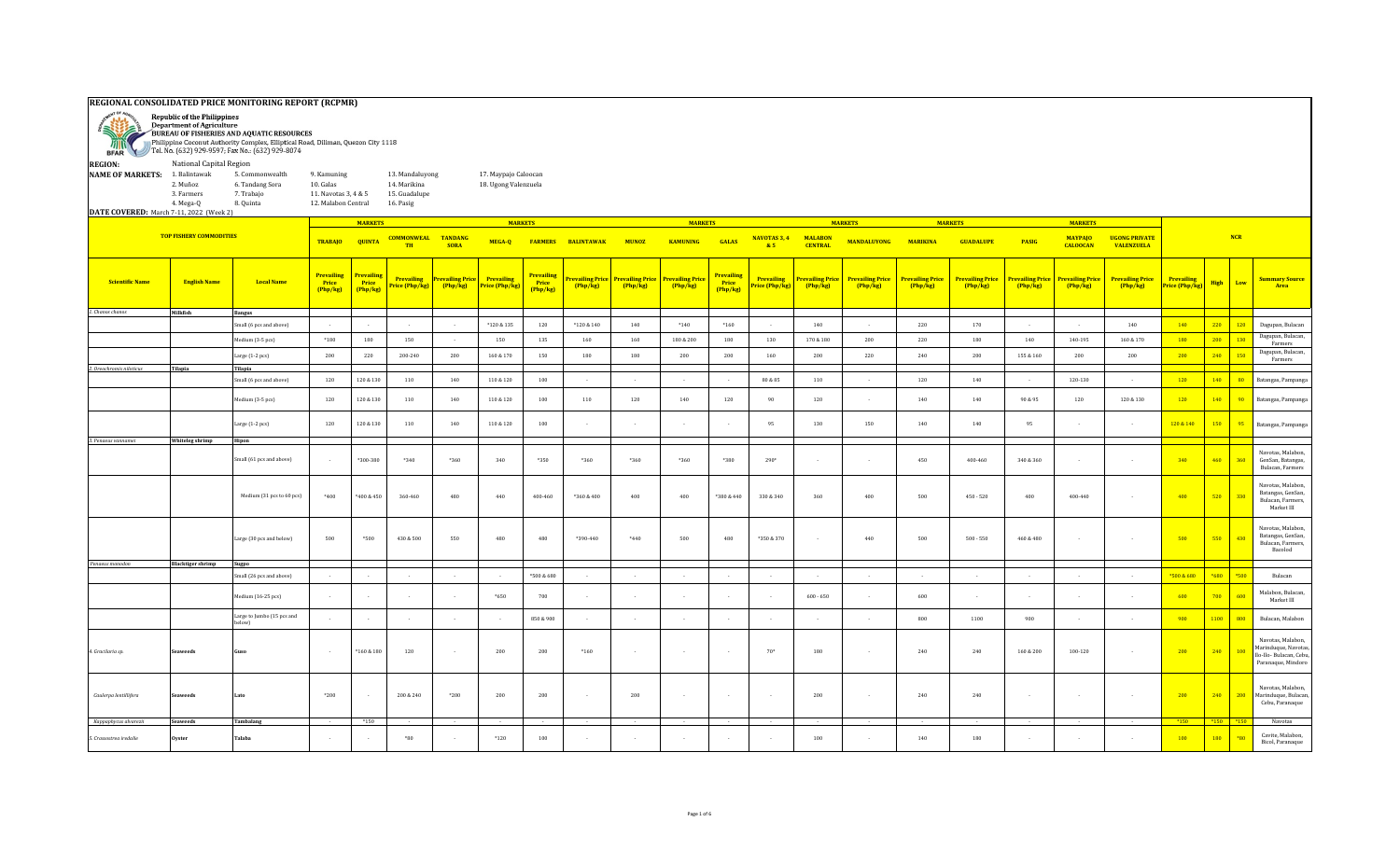|                            |                                   |                                   |                                      | <b>MARKETS</b>                             |                                     |                                     | <b>MARKETS</b>               |                                      |                                     | <b>MARKETS</b> |                                                    |                                        |                              | <b>MARKETS</b>                    |                                   |                                   | <b>MARKETS</b>                    |                |                                             | <b>MARKETS</b>                            |                                     |                    |                                                                                         |
|----------------------------|-----------------------------------|-----------------------------------|--------------------------------------|--------------------------------------------|-------------------------------------|-------------------------------------|------------------------------|--------------------------------------|-------------------------------------|----------------|----------------------------------------------------|----------------------------------------|------------------------------|-----------------------------------|-----------------------------------|-----------------------------------|-----------------------------------|----------------|---------------------------------------------|-------------------------------------------|-------------------------------------|--------------------|-----------------------------------------------------------------------------------------|
|                            | <b>TOP FISHERY COMMODITIES</b>    |                                   | <b>TRABAJO</b>                       | <b>QUINTA</b>                              | <b>COMMONWEAL TANDANG</b><br>TH     | <b>SORA</b>                         | MEGA-Q                       | <b>FARMERS</b>                       | <b>BALINTAWAK</b>                   | <b>MUNOZ</b>   | <b>KAMUNING</b>                                    | <b>GALAS</b>                           | <b>NAVOTAS 3, 4</b><br>& 5   | <b>MALABON</b><br><b>CENTRAL</b>  | <b>MANDALUYONG</b>                | <b>MARIKINA</b>                   | <b>GUADALUPE</b>                  | <b>PASIG</b>   | <b>MAYPAJO</b><br><b>CALOOCAN</b>           | <b>UGONG PRIVATE</b><br><b>VALENZUELA</b> |                                     | NCR                |                                                                                         |
| <b>Scientific Name</b>     | <b>English Name</b>               | <b>Local Name</b>                 | <b>Prevailing</b><br>Price<br>Php/kg | <mark>Prevailing</mark><br>Price<br>Php/kg | <b>Prevailing</b><br>Price (Php/kg) | <b>Prevailing Price</b><br>(Php/kg) | Prevailing<br>Price (Php/kg) | <b>Prevailing</b><br>Price<br>Php/kg | <b>Prevailing Price</b><br>(Php/kg) | Php/kg         | <b>Prevailing Price Prevailing Price</b><br>Php/kg | <b>Prevailing</b><br>Price<br>(Php/kg) | Prevailing<br>Price (Php/kg) | <b>Prevailing Price</b><br>Php/kg | <b>Prevailing Price</b><br>Php/kg | <b>Prevailing Price</b><br>Php/kg | <b>Prevailing Price</b><br>Php/kg | Php/kg         | Prevailing Price Prevailing Price<br>Php/kg | <b>Prevailing Price</b><br>(Php/kg)       | <b>Prevailing</b><br>Price (Php/kg) | <b>High</b><br>Low | <b>Summary Source</b><br>Area                                                           |
| 6. Perna viridis           | Green Mussel                      | Tahong                            | $*160$                               | *90 & 120                                  | 100                                 | $^*140\,\&\,160$                    | $160\,$                      | 150                                  | $120\,$                             | $*140 & 160$   | $120\ \&\ 140$                                     | $140\,$                                |                              | $120\,$                           |                                   | $160\,$                           | 180                               | $120\,\&\,130$ | $120 - 180$                                 |                                           | 120                                 | 180<br>$*90$       | Navotas, Malabon,<br>Cavite, Bicol, Farmers,<br>Paranaque                               |
| 7. Scylla serrata          | Mudcrab                           | Alimango                          |                                      |                                            |                                     |                                     |                              |                                      |                                     |                |                                                    |                                        |                              |                                   |                                   |                                   |                                   |                |                                             |                                           |                                     |                    |                                                                                         |
|                            |                                   | Male                              |                                      | $\sim$                                     |                                     | $*700 & 800$                        | 650                          | 750                                  |                                     | *900-1000      |                                                    | $\sim$                                 |                              | 450                               |                                   | $600 - 650$                       | ÷                                 | 500-700        |                                             |                                           | 650                                 | 450<br>*1000       | Malabon, Roxas,<br>Navotas, Market III<br>Bulacan, Quezon                               |
|                            |                                   | emale                             |                                      | $\sim$                                     |                                     | *800                                | 650                          | 900                                  |                                     | $\sim$         | $\sim$                                             | $\sim$                                 |                              | 550                               |                                   | $600 - 650$                       | $\sim$                            | $\sim$         |                                             |                                           | 650                                 | 900<br>550         | Malabon, Roxas,<br>Market III, Bulacan                                                  |
| 8. Portunus pelagicus      | <b>Blue swimming Crab</b>         | Alimasag                          |                                      |                                            |                                     |                                     |                              |                                      |                                     |                |                                                    |                                        |                              |                                   |                                   |                                   |                                   |                |                                             |                                           |                                     |                    |                                                                                         |
|                            |                                   | Small/Medium (7 pcs and<br>above) |                                      | $\sim$                                     | 200                                 | $*250 & 300$                        | 200                          | $*350$                               | $*120 & 200$                        | *280 & *360    | $\sim$                                             | 280-400                                |                              | $280 - 320$                       |                                   | 360 & 400                         | 550-650                           | $240\,$        | $200\,$                                     |                                           | 200                                 | 650<br>$*120$      | Malabon, Quezon,<br>Bulacan, Navotas,<br>Farmers, Market III                            |
|                            |                                   | Large (1-6 pcs)                   | $\sim$                               | $\sim$                                     | 400                                 | $\sim$                              | 450 & 480                    | 550                                  | $\sim$                              | 400-580        | 550                                                | $\sim$                                 |                              | $380 - 420$                       | 650                               | 500 & 550                         | $\sim$                            | 480 & 520      |                                             |                                           | 550                                 | 650<br>380         | Malabon, Quezon,<br>Bulacan, Navotas,<br>Farmers, Market III                            |
| 9. Thunnus albacares       | <b>Yellowfin Tuna</b>             | Tambakol                          |                                      |                                            |                                     |                                     |                              |                                      |                                     |                |                                                    |                                        |                              |                                   |                                   |                                   |                                   |                |                                             |                                           |                                     |                    |                                                                                         |
|                            |                                   | Whole                             | 200-340                              | *280 & 290                                 | 280                                 | *360                                | $*250$                       | 300                                  | $*160$                              | *350           | 360                                                | $*300 & 450$                           | *220 & 230                   | 280-300                           | 360                               | 380                               | 240-340                           | 280-300        | 240                                         |                                           | 280 & 300                           | *450<br>$*160$     | Navotas, Malabon,<br>L:ucena, Farmers,<br>Zambales, Market III                          |
|                            |                                   | Sliced                            |                                      |                                            | 360                                 |                                     | $\sim$                       |                                      |                                     |                |                                                    | *320                                   |                              | 340                               |                                   | 280-360                           | 500                               | 400            | ${\bf 240}$                                 |                                           | 360                                 | 500<br>240         | Malabon, Market III,<br>Lucena, Farmers,<br>Navotas                                     |
|                            |                                   | lead                              |                                      | $\sim$                                     | $*260$                              |                                     | $\sim$                       |                                      |                                     |                |                                                    | $^{\ast}180$                           |                              |                                   |                                   | 120                               | $\sim$                            | 150-240        |                                             |                                           | $120 - 240$ <sup>+</sup>            | 120<br>$*260$      | Malabon, Lucena,<br>Navotas                                                             |
| Katsuwonus pelamis         | Skipjack Tuna                     | Gulyasan                          |                                      |                                            |                                     |                                     |                              |                                      |                                     |                |                                                    |                                        |                              |                                   |                                   |                                   |                                   |                |                                             |                                           |                                     |                    |                                                                                         |
|                            |                                   | Whole                             | *350                                 |                                            | 160 & 170                           | $\sim$                              | $\sim$                       | $*160$                               | $*160$                              | *260 & 280     | $\sim$                                             | *240 & 260                             | 140-200                      | $160 - 180$                       |                                   | $\sim$                            | 200-220                           |                |                                             |                                           | 160 & 200                           | *350<br>140        | Malabon, Navotas,<br>Farmers, Zambales,<br>Lucena, Mindoro,<br>Market III               |
|                            |                                   | Sliced                            |                                      | $\sim$                                     |                                     |                                     | $\sim$                       |                                      |                                     |                |                                                    | $*300 & 380$                           |                              |                                   |                                   | $\sim$                            | 240 & 260                         |                |                                             |                                           | 240 & 260                           | $*380$<br>240      | Farmers, Navotas                                                                        |
| Auxis thazard              | Frigate Tuna                      | <b>Tulingan</b>                   |                                      | $\sim$                                     | 200                                 | $\sim$                              | $\sim$                       |                                      | $200\,$                             | 200-280        | $\sim$                                             | $\sim$                                 | - 1                          | $150 - 160$                       |                                   | 280                               | $\sim$                            | $\sim$         | 160-200                                     |                                           | 200                                 | 280<br>150         | Navotas, Malabon,<br>Market III, Lucena                                                 |
| Auxis rochei               | <b>Bullet Tuna</b>                | <b>Fulingan</b>                   | 300                                  | 240                                        | 200 & 240                           | 260 & 280                           | 220                          | 280                                  | 150                                 | 240            | 280                                                | 260                                    | 160                          | $190 - 250$                       |                                   | $\sim$                            | $200 - 280$                       | 180            | $160 - 200$                                 | 200                                       | 200 & 280                           | 300<br>150         | Navotas, Malabon,<br>Lucena, Farmers,<br>Mindoro, Market 1 &<br>$\overline{\mathbf{3}}$ |
| 10. Sardinella fimbriata   | Fringescale Sardinella            | Tunsoy                            | $\sim$                               | $\sim$                                     | $\sim$                              | $\sim$                              | 100                          | 150                                  | $\overline{a}$                      | $\sim$         | $\sim$                                             | $\sim$                                 | $\sim$                       | $\sim$                            | $\sim$ 100 $\mu$                  | $\sim$                            | $\sim$                            | $\sim$         | $\sim$                                      | $\sim$                                    | 100 & 150                           | 150<br>$-100$      | Malabon, Lucena                                                                         |
| Sardinella lemuru          | <b>Bali Sardinella</b>            | amban                             |                                      | $\sim$                                     | 100                                 |                                     |                              |                                      | $80\text{ \& }100$                  | 100            |                                                    | $\sim$                                 | $50*$                        | $120 - 130$                       |                                   |                                   | $\sim$                            | $80\,$         | 80-90                                       | 80                                        | 80                                  | 130<br>$*50$       | Malabon, Navotas,<br>Palawan, Market III                                                |
| Sardinella gibosa          | <b>Goldstripe Sardinella</b>      | amban                             | $\sim$                               | $*100$                                     | $\sim$                              | $\sim$                              | $*100$                       | $\sim$                               |                                     | $\sim$         | $*160$                                             | 80 & 120                               | $\sim$                       | $\sim$                            | $\sim$                            | 200                               | $\sim$                            | 100            | 80-90                                       | $\sim$                                    | 80                                  | 200<br>80          | Navotas, Malabon,<br>Farmers, Lucena                                                    |
| 11. Rastrelliger kanagurta | <b>Indian Mackerel</b>            | Alumahan                          | *320                                 | *280 & 300                                 | $*200 - 300$                        | *320                                | $*260$                       |                                      | $^{\ast}180$                        | *200-300       | 220-320                                            | *280                                   | 170                          | $280 - 320$                       | 250                               | 300 & 340                         | 200-320                           | 140 & 200      | 160-240                                     |                                           | 320                                 | 340<br>140         | Navotas, Lucena,<br>Malabon, Farmers,<br>Market 1 & 3, Quezon                           |
| Scomberomorus commersor    | Narrow-barred Spanish<br>Mackerel | angigue                           | $\sim$                               | $\sim$                                     | *600                                | *480-580                            | *360                         |                                      | $\sim$                              | *550           | $\sim$                                             | $*480$                                 | $\sim$                       | $350 - 380$                       | 600                               | 400-550                           | 550-650                           | 440            | 160-240                                     |                                           | 550                                 | 650<br>160         | Malabon, Market III,<br>Farmers, Lucena,<br>Quezon, Navotas                             |
| 12. Decapterus macrosoma   | Shortfin scad                     | Galunggong                        |                                      |                                            |                                     |                                     |                              |                                      |                                     |                |                                                    |                                        |                              |                                   |                                   |                                   |                                   |                |                                             |                                           |                                     |                    |                                                                                         |
|                            |                                   | mall (21 pcs and above)           | $\sim$                               | $^{\ast}180$                               | $*160$                              | $\sim$                              | $\sim$                       |                                      |                                     | $*180 & 200$   | $\sim$                                             | $*240 & 260$                           |                              | $150 - 170$                       |                                   | 220                               | $160 - 260$                       | $100\,\&\,160$ | 100                                         | 140                                       | 100 & 160                           | $-100$<br>260      | Navotas, Farmers,<br>Malabon, Market III<br>Lucena                                      |
|                            |                                   | Medium (11-20 pcs)                | 220 & 240                            | 220                                        | 240                                 | 260 & 280                           | $*220$                       | 220 & 250                            | 160 & 200                           | 240            | 240                                                | 240 & 260                              | 170                          | $180 - 200$                       |                                   | 240                               | 220-300                           | 160 & 180      | $100 - 160$                                 | 180                                       | 240                                 | 300<br>100         | Navotas, Malabon,<br>Lucena, Farmers,<br>Market 1 & 3                                   |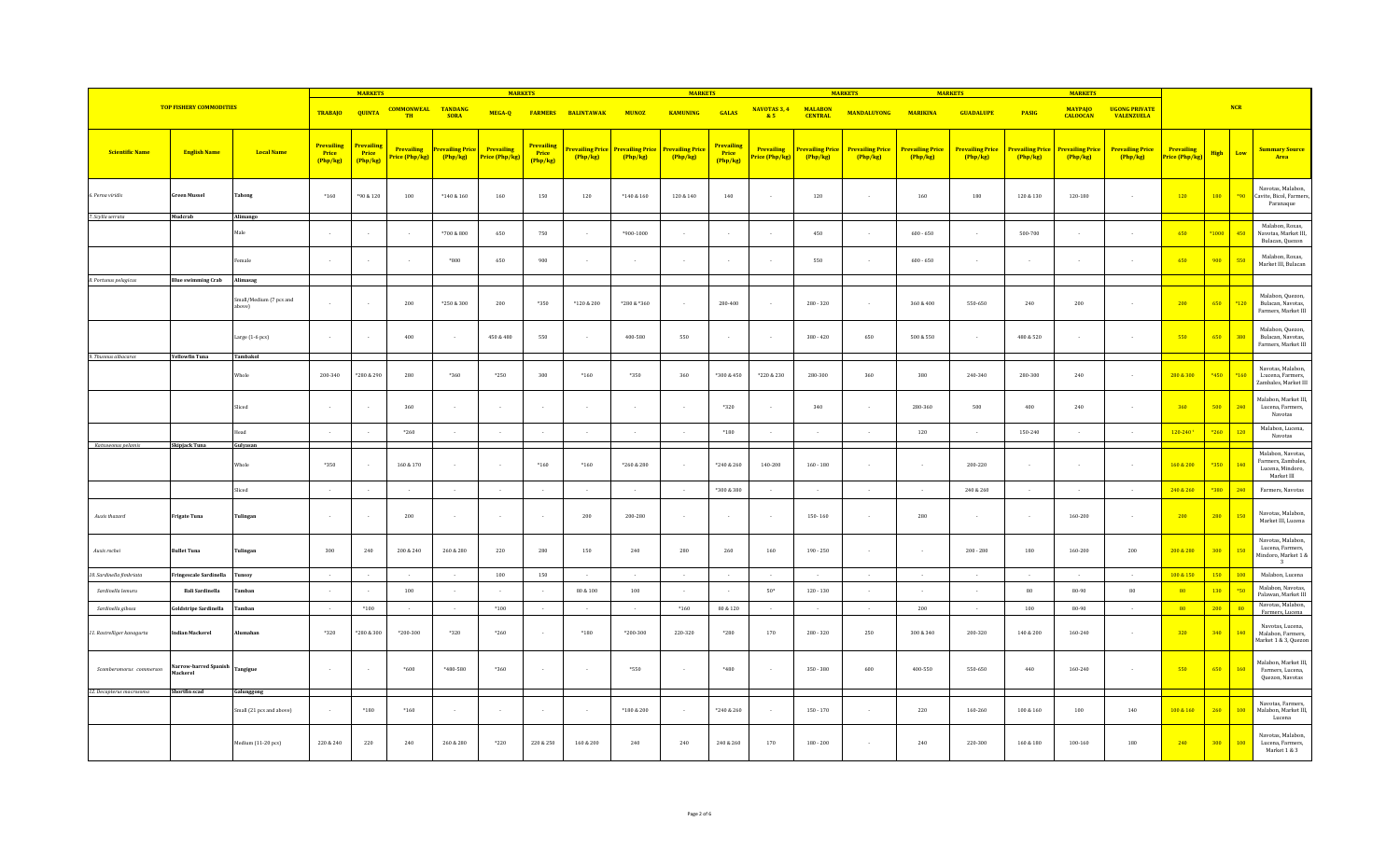|                                  |                                           |                                                                 |                                      | <b>MARKETS</b>                        |                                     |                                     | <b>MARKETS</b>               |                               |                           |                                   | <b>MARKETS</b>                    |                                      |                                          | <b>MARKETS</b>                                                |                                   |                                   | <b>MARKETS</b>                    |                                   |                                   | <b>MARKETS</b>                            |                              |             |        |                                                                                             |
|----------------------------------|-------------------------------------------|-----------------------------------------------------------------|--------------------------------------|---------------------------------------|-------------------------------------|-------------------------------------|------------------------------|-------------------------------|---------------------------|-----------------------------------|-----------------------------------|--------------------------------------|------------------------------------------|---------------------------------------------------------------|-----------------------------------|-----------------------------------|-----------------------------------|-----------------------------------|-----------------------------------|-------------------------------------------|------------------------------|-------------|--------|---------------------------------------------------------------------------------------------|
|                                  | <b>TOP FISHERY COMMODITIES</b>            |                                                                 | <b>TRABAJO</b>                       | <b>QUINTA</b>                         | <b>COMMONWEAL</b><br><b>TH</b>      | <b>TANDANG</b><br><b>SORA</b>       | MEGA-Q<br><b>FARMERS</b>     |                               | <b>BALINTAWAK</b>         | <b>MUNOZ</b>                      | <b>KAMUNING</b>                   | <b>GALAS</b>                         |                                          | <b>NAVOTAS 3, 4</b><br><b>MALABON</b><br><b>CENTRAL</b><br>85 |                                   | <b>MARIKINA</b>                   | <b>GUADALUPE</b>                  | <b>PASIG</b>                      | <b>MAYPAJO</b><br><b>CALOOCAN</b> | <b>UGONG PRIVATE</b><br><b>VALENZUELA</b> |                              |             | NCR    |                                                                                             |
| Scientific Name                  | <b>English Name</b>                       | <b>Local Name</b>                                               | <b>Prevailing</b><br>Price<br>Php/kg | <b>Prevailin</b><br>Price<br>(Php/kg) | <b>Prevailing</b><br>Price (Php/kg) | <b>Prevailing Price</b><br>(Php/kg) | Prevailing<br>Price (Php/kg) | Prevailing<br>Price<br>Php/kg | revailing Price<br>Php/kg | <b>Prevailing Price</b><br>Php/kg | <b>Prevailing Price</b><br>Php/kg | <b>Prevailing</b><br>Price<br>Php/kg | Prevailing<br><mark>rice (Php/kg)</mark> | <b>Prevailing Price</b><br>Php/kg                             | <b>Prevailing Price</b><br>Php/kg | <b>Prevailing Price</b><br>Php/kg | <b>Prevailing Price</b><br>Php/kg | <b>Prevailing Price</b><br>Php/kg | <b>Prevailing Price</b><br>Php/kg | <b>Prevailing Price</b><br>(Php/kg)       | Prevailing<br>Price (Php/kg) | <b>High</b> | Low    | <b>Summary Source</b><br>Area                                                               |
|                                  |                                           | Large (7-10 pcs)                                                | $*280$                               | $*260$                                |                                     | 280                                 | $\sim$                       |                               | . .                       | $\sim$                            | $\sim$                            | $*240$                               |                                          | 220                                                           | 280                               | 260 & 280                         | $\sim$                            | 180                               | 120                               | 200                                       | 280                          | 280         | 120    | Navotas, Farmers,<br>Lucena, Malabon,<br>Market III                                         |
| 13. Loligo sp.                   | Squid                                     | Pusit                                                           |                                      |                                       |                                     |                                     |                              |                               |                           |                                   |                                   |                                      |                                          |                                                               |                                   |                                   |                                   |                                   |                                   |                                           |                              |             |        |                                                                                             |
|                                  |                                           | Lumot                                                           |                                      |                                       | *340 & 350                          | *480                                | 360-450                      | 400 & 500                     |                           | 360                               | *450                              | *380                                 |                                          | 350                                                           |                                   | 400                               | 400-430                           | 400                               | 320                               |                                           | 400                          | 500         | 320    | Malabon, Farmers,<br>Bulacan, Lucena,<br>Navotas, Market III                                |
|                                  |                                           | Bisaya/Kalawang/Lapis                                           | *360-400                             | 160-360                               | 320                                 | 380                                 | 360                          | 380                           | 120                       | 360                               | 300 & 400                         | 380 & 400                            | 120                                      |                                                               | $360 - 400$                       | $\sim$                            | 180-420                           | 130                               | 140 & 320                         | 200                                       | 360                          | 420         | 120    | Navotas, Malabon,<br>Farmers, Bulacan,                                                      |
| 14. Lutjanus sp.                 | Snapper                                   | Maya-maya                                                       | *460 & 520                           | *250 & 260                            | *450                                | *480                                | 500                          | 650                           |                           | 300-550                           | 600                               | $*380 & 400$                         | *300 & 320                               | $380 - 400$                                                   | $360 - 400$                       | $400\,$                           | 360-650                           | 320 & 340                         | 140 & 350                         |                                           | 400                          | 650         | 140    | Lucena, Zambales<br>Navotas, Malabon,<br>Lucena, Farmers,<br>Palawan, Mndoro,<br>Market III |
| 15. Epinephelus sp.              | Grouper                                   | Lapu-lapu                                                       | *460                                 | 350                                   | *250 & 400                          | *520                                | *250 & 480                   | 700                           |                           | 360                               | 500                               | *360 & 400                           | $380*$                                   | 350                                                           | $400 - 450$                       | 550                               | 350-600                           | . .                               | 320 & 350                         |                                           | 350                          | 600         | *250   | Navotas, Malabon,<br>Lucena, Farmers,<br>Palawan, Market III                                |
| Epinephelus sp.                  | <b>Grouper</b> (Red)                      | Lapu-lapu pula                                                  |                                      | $\sim$                                | 400-480                             | $\sim$                              | 500                          | 700                           | $\sim$                    | *500 & 550                        | *650                              | 400 & 500                            | 280 & 380                                | $450 - 500$                                                   | $\sim$                            | 550 & 600                         | 650-700                           | 500                               | 320 & 350                         |                                           | 500                          | 700         | 280    | Malabon, Lucena,<br>Farmers, Palawan,<br>Market III                                         |
| <b>Other Fishery Commodities</b> |                                           |                                                                 |                                      |                                       |                                     |                                     |                              |                               |                           |                                   |                                   |                                      |                                          |                                                               |                                   |                                   |                                   |                                   |                                   |                                           |                              |             |        |                                                                                             |
| Acanthurus nigricauda            | Epaulette Surgeonfish Labahita/Indangan   |                                                                 |                                      | $\sim$                                |                                     | $\sim$                              | $\sim$                       |                               |                           | *280 & 350                        | $\sim$                            | *350 & 360                           |                                          |                                                               |                                   | $\sim$                            |                                   |                                   |                                   |                                           | *280-360                     | *360        | *280   | Navotas, Malabon                                                                            |
|                                  |                                           |                                                                 | *320                                 | $\sim$                                |                                     | $\sim$                              | $\sim$                       |                               | $\sim$                    | $\sim$                            | $\sim$                            | $\sim$                               | $\overline{\phantom{a}}$                 |                                                               | $\sim$                            | $\sim$                            |                                   |                                   |                                   |                                           | $*320$                       | $*320$      | *320   | Navotas                                                                                     |
| Acanthurus sp.                   | <b>Surgeon Fish</b>                       | Labahita                                                        |                                      | $\cdot$                               | $*100$                              | $\sim$                              | $\sim$                       |                               |                           | $\sim$                            | $\sim$                            | $\sim$                               |                                          |                                                               |                                   | $\overline{a}$                    |                                   |                                   |                                   |                                           | $*100$                       | $*100$      | $*100$ | Malabon                                                                                     |
| Acetes sp.                       | Krill                                     | Alamang                                                         |                                      | $\sim$                                |                                     | $\sim$                              | *220 & 260                   | 380                           |                           | - 11                              | $\sim$                            | $\sim$                               |                                          |                                                               |                                   | $\sim$                            |                                   |                                   |                                   |                                           | 380                          | 380         | *220   | Malabon, Lucena                                                                             |
| Alepis djebaba<br>Atule mate     | Shrimp scad<br><b>Yellowtail Scad</b>     | Salay batang<br>Salay-<br>salay/Marapati/Budburon<br>/Bagudlong |                                      | $\sim$                                | $*340$                              | 360                                 | $\sim$                       |                               | $*100 & 130$              | 320                               | $\sim$                            | $\sim$                               |                                          |                                                               |                                   | $\sim$                            |                                   |                                   |                                   |                                           | 320 & 360                    | 360         | $*100$ | Malabon, Lucena,<br>Navotas                                                                 |
| Caesio sp.                       | Fusilier                                  | <b>Dalagang Bukid</b>                                           |                                      | $\sim$                                |                                     | $\sim$                              | $\sim$                       |                               | $\sim$                    | 320                               | 250-360                           | 360                                  |                                          |                                                               |                                   | $\sim$                            |                                   |                                   |                                   |                                           | 360                          | 360         | 250    | Malabon, Farmers                                                                            |
| Caesio caerulaure                | <b>Blue and Gold Fusilier Bilog/Sulid</b> | <b>Dalagang Bukid</b>                                           | $*280 & 300$                         | $\sim$                                |                                     | $\sim$                              | $*280$                       | 300-350                       |                           | $\sim$                            | $\sim$                            | $\overline{\phantom{a}}$             |                                          |                                                               |                                   | $\sim$                            | $\sim$                            |                                   |                                   |                                           | 300-350                      | 350         | *280   | Navotas, Malabon,<br>Lucena                                                                 |
| Caesio cuning                    | <b>Redbelly Yellowtail</b><br>Fusilier    | <b>Dalagang Bukid</b><br>Lapad/Sinaw-an                         | $*300 & 340$                         | $\sim$                                | $*400$                              | 360                                 | *250 & 300                   | 400-450                       |                           | 360                               | 400                               | $*350$                               | 220 & 260*                               |                                                               |                                   | $\sim$                            |                                   |                                   |                                   |                                           | 360 & 400                    | 450         | $*220$ | Navotas, Malabon,<br>Lucena, Farmers,<br>Mindoro, Palawan                                   |
| Carangoides armatus              | Longfin trevally                          | <b>Talakitok</b>                                                |                                      | $\cdot$                               |                                     | $\sim$                              |                              |                               |                           |                                   | $\sim$                            | $*400$                               |                                          |                                                               |                                   |                                   |                                   |                                   |                                   |                                           | *400                         | $*400$      | $*400$ | Malabon                                                                                     |
| Carangoides fulvoguttatus        | Yellow/Gold-spotted<br>Trevally           | Talakitok/Mamsa                                                 |                                      | $\cdot$                               |                                     | $\sim$                              | $\sim$                       |                               | $\sim$                    | $\sim$                            | 400 & 450                         | $\sim$                               |                                          |                                                               |                                   | $\sim$                            |                                   |                                   |                                   |                                           | 400 & 450                    | 450         | 400    | Farmers                                                                                     |
| Caranx sp.                       | Trevally                                  | <b>Talakitok</b>                                                | $\sim$                               | $\sim$                                | *200                                | 360-460                             | 360                          | 480                           |                           | 400                               | $\sim$                            | $\sim$                               |                                          |                                                               |                                   | $\sim$                            | $\sim$                            | $\sim$                            |                                   |                                           | 360                          | 480         | *200   | Navotas, Malabon,<br>Lucena                                                                 |
| Clarias sp.                      | Catfish                                   | Hito                                                            | $*180$                               | $\sim 10^{-1}$                        | $*120$                              | $\sim 10^{-1}$                      | $\sim 10^{-1}$               | $\sim$                        | $*180$                    | $\sim$                            | $\sim 100$                        | $\sim 10^{-1}$                       | $\sim$                                   | $\sim$                                                        | $\sim 10^{-1}$                    | $\sim$                            | $\sim 10^{-1}$                    | $\sim 10^{-1}$                    | $\sim$ $\sim$                     | $\sim 10^{-1}$                            | *120 & 180                   | $*180$      | $*120$ | Navotas, Malabon,<br>Laguna                                                                 |
| Cypselurus sp.                   | <b>Flying Fish</b>                        | Iliw/Barongoy/Baro-baro                                         |                                      | $\sim$                                | $*100$                              | $\sim$                              | $\sim$                       | $\sim$                        | $\sim$                    | $*140$                            | $\sim$                            | $\sim$                               | $^{\ast}70$ & 80                         |                                                               | $\sim$                            | $\sim$                            | $\sim$                            | $\sim$                            |                                   |                                           | $*70-140$                    | *140        | $*70$  | Malabon, Mindoro                                                                            |
| Decapterus kurroides             | <b>Redtail Scad</b>                       | <b>Burot/Budloy/Tabilos/Bu</b><br>tsawan                        | $\sim$                               | $\epsilon$                            |                                     |                                     |                              |                               | 160                       | 200                               |                                   |                                      | $*105 & 160$                             |                                                               |                                   |                                   |                                   |                                   |                                   |                                           | 160 & 200                    | 200         | $*105$ | Navotas, Lucena,<br>Mindoro                                                                 |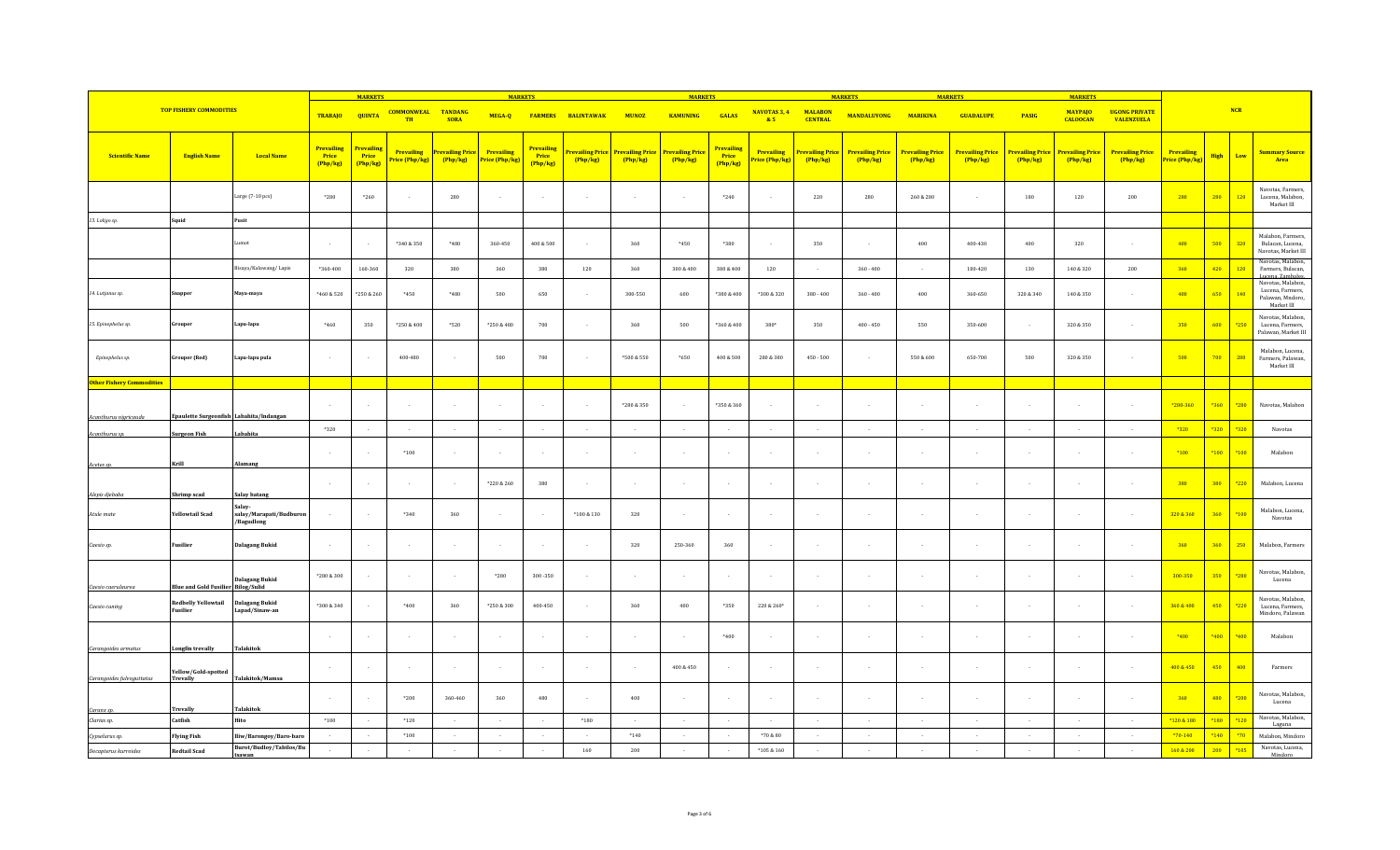|                                     |                                            |                                                                                | <b>MARKETS</b>                         |                                 |                                | <b>MARKETS</b>                        |                              |                                             |                                   | <b>MARKETS</b>                   |                            |                                      |                                     | <b>MARKETS</b>                    |                                   | <b>MARKET</b>                     |                                   |                            | <b>MARKETS</b>                    |                                           |                                     |                                |        |                                                         |
|-------------------------------------|--------------------------------------------|--------------------------------------------------------------------------------|----------------------------------------|---------------------------------|--------------------------------|---------------------------------------|------------------------------|---------------------------------------------|-----------------------------------|----------------------------------|----------------------------|--------------------------------------|-------------------------------------|-----------------------------------|-----------------------------------|-----------------------------------|-----------------------------------|----------------------------|-----------------------------------|-------------------------------------------|-------------------------------------|--------------------------------|--------|---------------------------------------------------------|
| <b>TOP FISHERY COMMODITIES</b>      |                                            |                                                                                | <b>TRABAJO</b>                         | <b>QUINTA</b>                   | <b>COMMONWEAL</b><br><b>TH</b> | <b>TANDANG</b><br><b>SORA</b>         | MEGA-Q                       |                                             | <b>FARMERS BALINTAWAK</b>         | <b>MUNOZ</b>                     | <b>KAMUNING</b>            | <b>GALAS</b>                         | <b>NAVOTAS 3, 4</b><br>85           | <b>MALABON</b><br><b>CENTRAL</b>  | <b>MANDALUYONG</b>                | <b>MARIKINA</b>                   | <b>GUADALUPE</b>                  | <b>PASIG</b>               | <b>MAYPAJO</b><br><b>CALOOCAN</b> | <b>UGONG PRIVATE</b><br><b>VALENZUELA</b> |                                     | NCR                            |        |                                                         |
| <b>Scientific Name</b>              | <b>English Name</b>                        | <b>Local Name</b>                                                              | <b>Prevailing</b><br>Price<br>(Php/kg) | Prevailing<br>Price<br>(Php/kg) | Prevailing<br>Price (Php/kg)   | <mark>revailing Pric</mark><br>Php/kg | Prevailing<br>Price (Php/kg) | <b>Prevailing</b><br><b>Price</b><br>Php/kg | <b>Prevailing Price</b><br>Php/kg | <b>revailing Price</b><br>Php/kg | Prevailing Price<br>Php/kg | <b>Prevailing</b><br>Price<br>Php/kg | <b>Prevailing</b><br>Price (Php/kg) | <b>Prevailing Price</b><br>Php/kg | <b>Prevailing Price</b><br>Php/kg | <b>Prevailing Price</b><br>Php/kg | <b>Prevailing Price</b><br>Php/kg | Prevailing Price<br>Php/kg | <b>Prevailing Price</b><br>Php/kg | <b>Prevailing Price</b><br>Php/kg         | <b>Prevailing</b><br>Price (Php/kg) | <b>High</b>                    | Low    | <b>Summary Source</b><br>Area                           |
|                                     |                                            |                                                                                | $\sim$                                 |                                 | 180                            | *300                                  |                              |                                             | 140                               | 260                              | 260                        | *240 & 280                           | $200*$                              |                                   |                                   |                                   |                                   |                            |                                   |                                           | 260                                 | *300                           | 140    | Navotas, Malabon,<br>Farmers, Mindoro                   |
| Decapterus macarellus               | Mackerel Scad<br>hortfin Scad              | <b>Balsa</b>                                                                   |                                        |                                 |                                |                                       |                              |                                             |                                   |                                  |                            |                                      |                                     |                                   |                                   |                                   |                                   |                            |                                   |                                           |                                     |                                |        |                                                         |
| Decapterus macrosoma                |                                            | <b>Galunggong (Imported)</b><br>Medium (11-20 pcs)                             | *180-200                               |                                 |                                |                                       |                              |                                             | 180                               | 200                              |                            |                                      |                                     |                                   |                                   |                                   |                                   |                            |                                   |                                           | 180 & 200                           | 200 180                        |        | Navotas                                                 |
|                                     |                                            | Large (7-10 pcs)                                                               |                                        |                                 |                                |                                       |                              |                                             | $*130$                            | 200                              |                            |                                      |                                     |                                   |                                   |                                   |                                   |                            |                                   |                                           | 200<br>$*130 - 200$                 | 200<br>$*200$ $*130$           | 200    | Navotas                                                 |
| Decapterus russelli                 | Indian scad                                | <b>Galunggong Babae</b>                                                        |                                        |                                 |                                |                                       |                              |                                             |                                   | *180 & 200                       |                            |                                      |                                     |                                   |                                   |                                   | $\sim$                            |                            |                                   |                                           |                                     |                                |        | Navotas<br>Navotas, Farmers                             |
| Elagatis sp.                        | Rainbow runner                             | Salmon                                                                         | $\sim$                                 |                                 |                                | $\sim$                                |                              |                                             |                                   | $\sim$                           | $*120$                     | 140 & 160                            |                                     |                                   |                                   |                                   | $\sim$                            |                            |                                   |                                           | 140 & 160                           | 160                            | $*120$ | Malabon                                                 |
| Gerres sp.<br>Gobiopterus lacustris | Mojarras<br><b>Lacustrine Goby</b>         | Latab<br><b>Dulong</b>                                                         |                                        |                                 |                                |                                       |                              |                                             |                                   | *320                             |                            | *320                                 |                                     |                                   |                                   |                                   |                                   |                            |                                   |                                           | $*320$<br>$*320$                    | $*320$ $*321$<br>*320 *320     |        | Malabon<br>Farmers, Malabor                             |
| Hypoatherina temminckii             | Silverside                                 | Dilis/bolinao                                                                  |                                        |                                 |                                |                                       |                              |                                             |                                   |                                  | *200 & 280                 |                                      |                                     |                                   |                                   |                                   |                                   |                            |                                   |                                           | 200 & 280                           |                                |        | Farmers                                                 |
| Leiognathus splendens               | Splendid ponyfish                          | Sapsap<br>Lawayan/Tambong/Sapsa                                                |                                        |                                 |                                |                                       |                              | 450-550                                     |                                   |                                  |                            |                                      |                                     |                                   |                                   |                                   |                                   |                            |                                   |                                           | 450-550 $2$                         | 550 450                        |        | Lucena                                                  |
| Leiognathus sp.                     | Pony Fish/Slipmouth                        |                                                                                |                                        |                                 |                                | $\sim$                                | $\sim$                       | $\sim$                                      | $\overline{\phantom{a}}$          | *360                             | $\sim$                     | $\sim$                               | $100*$                              |                                   | $\sim$                            | $\sim$                            | $\sim$                            | $\sim$                     |                                   |                                           | *100 & 360                          | $*360$                         | $*100$ | Lucena, Samar                                           |
| Lethrinus sp.                       | <b>Emperor</b> fish                        | Kanuping                                                                       | $\sim$                                 |                                 | $*280 - 380$                   | $\sim$                                | $\sim$                       |                                             | $\overline{\phantom{a}}$          | $*240 - 280$                     | $\sim$                     | $\sim$                               | $*180 & 220$                        |                                   |                                   | $\sim$                            | $\sim$                            |                            |                                   |                                           | *180-380                            | *380                           | $*180$ | Malabon, Navotas,<br>Palawan                            |
| Mene maculata                       | Moonfish                                   | Chabita/Sapatero/Kadis/<br>Hiwas/Chabita/Pateros/Bi<br>long-Bilong/Tabas/Kunan |                                        |                                 | $*200 - 220$                   | $*280 & 300$                          |                              |                                             | $*120 - 180$                      | $*180 & 200$                     | $*240$                     | *300 & 340                           | $*130$                              |                                   |                                   |                                   |                                   |                            |                                   |                                           | *120-340                            | $*340$                         | $*120$ | Navotas, Malabon,<br>Farmers, Manila Bay                |
| Metapenaeus ensis                   | Greasy - back shrimp                       | Suwahe                                                                         | $\sim$                                 |                                 |                                | *700 & 750                            | $\sim$                       |                                             | $\sim$                            | $\sim$                           | $\sim$                     | $\sim$                               |                                     |                                   | $\sim$                            | $\sim$                            | $\sim$                            | $\sim$                     | $\sim$                            |                                           | *700 & 750                          | *750                           | $*700$ | Malabon                                                 |
| Naso Unicornis                      | <b>Bluespine Unicorn</b><br>Fish           | Surahan/Gangis/Indangan<br>/Kais                                               | $\sim$                                 |                                 |                                | $\sim$                                | $\sim$                       |                                             | $\overline{\phantom{a}}$          | *200                             | $\sim$                     | $\sim$                               | $\overline{\phantom{a}}$            |                                   | $\sim$                            | $\sim$                            | $\sim$                            | $\sim$                     | $\overline{\phantom{a}}$          | $\sim$                                    | $*200$                              | $*200$                         | $*200$ | Malabon                                                 |
| Nemipterus furcosus                 | Fork-tailed threadfin<br>bream             | <b>Bisugo</b>                                                                  | $\sim$                                 |                                 |                                | $\sim$                                | 300                          | 400                                         |                                   |                                  | $\sim$                     | 360 & 380                            |                                     |                                   |                                   |                                   |                                   |                            |                                   |                                           | 300-400 <sup>3</sup>                | 400                            | 300    | Malabon, Lucena.<br>Farmers, Navotas                    |
| Nemipterus nematopus                | <b>Yellowtip Threadfin</b><br><b>Bream</b> | <b>Bisugo</b>                                                                  |                                        |                                 |                                |                                       | $\sim$                       |                                             |                                   | *280                             | $\sim$                     | $\sim$                               |                                     |                                   | $\sim$                            |                                   | $\sim$                            |                            |                                   |                                           | $*280$                              | $*280$                         | *380   | Malabon                                                 |
| Nemipterus sp.                      | <b>Threadfin Bream</b>                     | <b>Bisugo</b>                                                                  | *400                                   |                                 | 200-380                        | 360-400                               |                              |                                             |                                   | 300                              | 350 & 400                  | 360                                  | *280                                |                                   |                                   |                                   |                                   |                            |                                   |                                           | 360 & 400                           | 400                            | 200    | Navotas, Malabon,<br>Lucena, Farmers,<br>Samar, Palawan |
| Octopus vulgaris                    | <b>Common Octopus</b>                      | Kugita/Pugita                                                                  |                                        |                                 |                                |                                       |                              |                                             |                                   | $*260$                           |                            |                                      | $100*$                              |                                   |                                   |                                   |                                   |                            |                                   |                                           | $*100 & 260$                        | $ $ *260 $ $ *100              |        | Navotas, Samar                                          |
| Parupeneus sp.<br>Pinna bicolor     | Goatfish<br>Pen shel                       | Saramulyete<br><b>Baloko</b>                                                   |                                        |                                 | *220 & 260                     |                                       |                              |                                             | *260                              |                                  |                            |                                      |                                     |                                   |                                   |                                   |                                   |                            |                                   |                                           | *220 & 260<br>$*260$                | $*260$ $*220$<br>$*260$ $*260$ |        | Malabon<br>Navotas                                      |
| Priacanthus hamrui                  | <b>Moontail Bullseye</b>                   | Bukawon/Budlatan/Buka                                                          |                                        |                                 |                                |                                       | $\sim$                       |                                             |                                   | $^*280\ \&\ 320$                 | in 19                      | $\sim$                               |                                     |                                   |                                   |                                   | $\sim$                            | i.                         |                                   |                                           | *280 & 320                          | $*320$                         | $*280$ | Malabon, Lucena                                         |
| Pterocaesio chrysozona              | <b>Goldband Fusilier</b>                   | <b>Dalagang Bukid Bilog</b>                                                    | $\sim$                                 | $\sim$                          | 260                            | $*360$                                | $\sim$                       | $\sim$                                      | $\sim$                            | $\sim$                           | $\sim$                     | $\sim$                               | $\overline{\phantom{a}}$            | $\sim$                            | $\sim$                            | $\sim$                            | $\sim$                            | $\sim$                     | $\sim$                            |                                           | 260                                 | *360                           | 260    | Malabon, Navotas                                        |
| Pterocaesio digramma                | ouble-lined Fusilier                       | <b>Dalagang Bukid</b><br><b>Bilog/Solid</b>                                    | $\sim$                                 |                                 |                                | *320 & 360                            | $\sim$                       |                                             | $\sim$                            | $\sim$                           | $\sim$                     | $\sim$                               | $\overline{\phantom{a}}$            |                                   | $\sim$                            |                                   | $\sim$                            | $\sim$                     |                                   |                                           | *320 & 360                          | *360                           | *320   | Malabon, Farmers                                        |
| Pterocaesio tile                    |                                            | Dark-banded Fusilier Dalagang Bukid Bilog                                      |                                        |                                 |                                | $\sim$                                | $\sim$                       |                                             | $\sim$                            |                                  | $\sim$                     | $\sim$                               | 180-240                             |                                   |                                   |                                   |                                   |                            |                                   |                                           | 180-240                             | 240                            | 180    | Mindoro, Palawan                                        |
| Rastrelliger brachysoma             | Short-bodied<br>Mackerel                   | Hasa-<br>hasa/Baraniti/Kabalyas/K<br>abayas/Agumaa/Gumaa/B<br>oraw             |                                        |                                 | *340                           | $\sim$                                | *300                         | 380                                         | $\overline{\phantom{a}}$          |                                  | $\sim$                     | $\sim$                               |                                     |                                   |                                   |                                   |                                   |                            |                                   |                                           | 380                                 | 380                            | *300   | Malabon, Lucena                                         |
| Rastrelliger sp.                    | Mackerel                                   | Hasa-hasa                                                                      | $\sim$                                 |                                 |                                | *360                                  | $\sim$                       |                                             | $\sim$                            | 240-380                          | $\sim$                     | $\sim$                               |                                     |                                   |                                   |                                   |                                   |                            |                                   |                                           | 240-3804                            | 380                            | 240    | Malabon, Navotas,<br>Lucena                             |
| Salmo salar                         | <b>Atlantic Salmon</b>                     | Salmon                                                                         |                                        |                                 |                                |                                       |                              |                                             |                                   |                                  |                            |                                      |                                     |                                   |                                   |                                   |                                   |                            |                                   |                                           |                                     |                                |        |                                                         |
|                                     |                                            | head                                                                           | 160                                    |                                 | *110 & 120                     | 170-200                               |                              |                                             | 150                               |                                  |                            | *140 & 150                           |                                     |                                   |                                   |                                   |                                   |                            |                                   |                                           | 150-200                             | 200                            | $*110$ | Navotas, Malabon                                        |
|                                     |                                            | belly                                                                          | 320 & 360                              |                                 |                                | *360                                  |                              |                                             | *300                              | $*360$                           |                            |                                      |                                     |                                   |                                   |                                   |                                   |                            |                                   |                                           | 320 & 360                           | 360                            | *300   | Navotas, Malabon                                        |
|                                     |                                            | meat/sliced                                                                    |                                        |                                 |                                | *800                                  |                              |                                             | $\overline{\phantom{a}}$          |                                  | $\cdot$                    | $\sim$                               |                                     |                                   |                                   |                                   |                                   |                            |                                   |                                           | *800                                | *800                           | $*800$ | Malabon                                                 |
| Sardinella tawilis                  | <b>Freshwater tawilis</b>                  | Tawilis/Salinyasi                                                              | $\sim$                                 |                                 |                                | 120-200                               |                              |                                             |                                   |                                  |                            |                                      |                                     |                                   |                                   |                                   |                                   |                            |                                   |                                           | 120-200                             | 200                            | 120    | Malabon                                                 |
|                                     |                                            |                                                                                |                                        |                                 |                                |                                       |                              |                                             |                                   |                                  |                            |                                      |                                     |                                   |                                   |                                   |                                   |                            |                                   |                                           |                                     |                                |        |                                                         |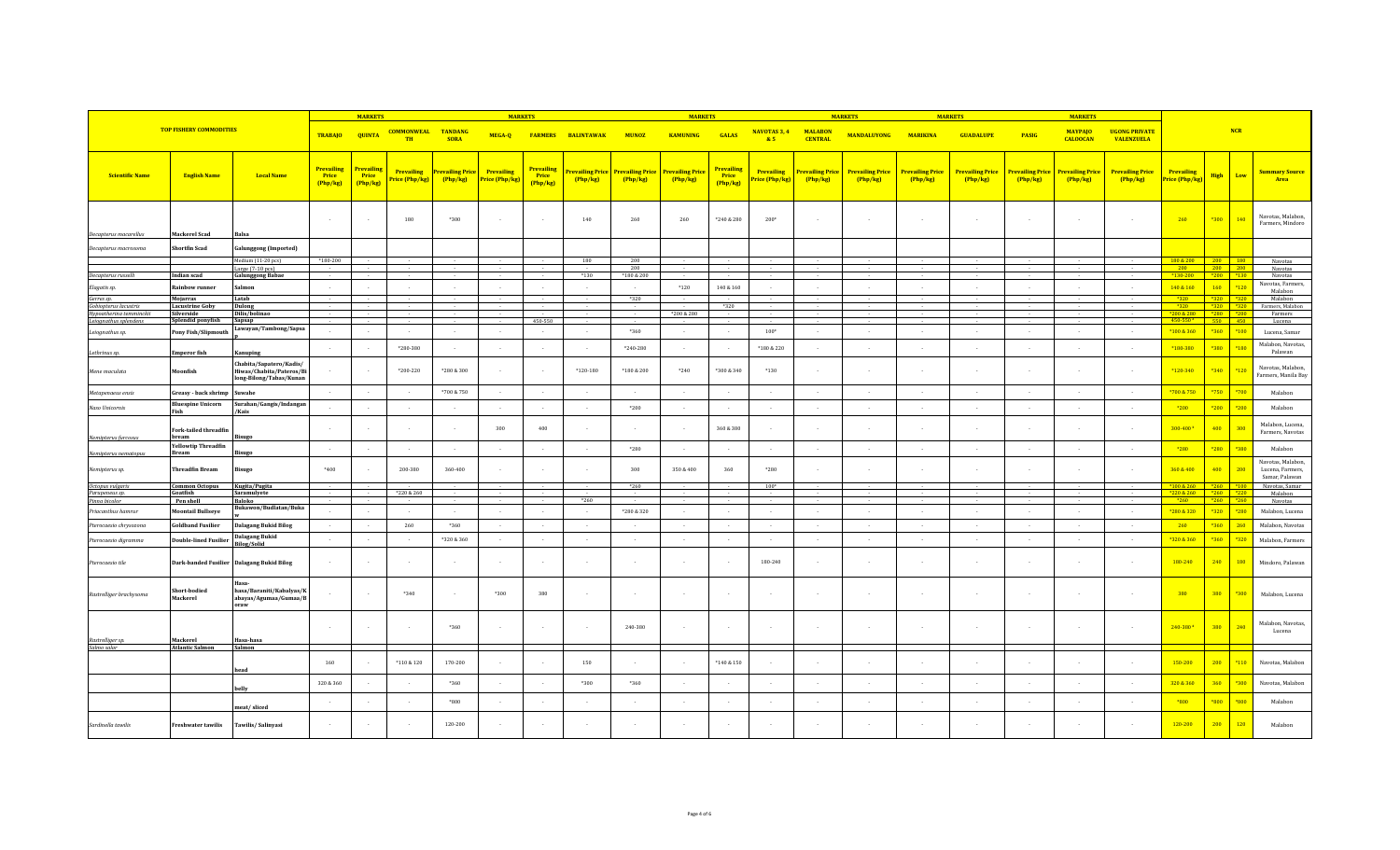|                        |                                                  |                                                                                   | <b>MARKETS</b>                              |                                      |                                | <b>MARKETS</b>                                            |                  |                                      |                           | <b>MARKETS</b> |                                                                    |                                      | <b>MARKETS</b>                      |                                   |                                   | <b>MARKETS</b>                    | <b>MARKETS</b>                    |                                   |                                   |                                           |                                     |             |            |                                                   |
|------------------------|--------------------------------------------------|-----------------------------------------------------------------------------------|---------------------------------------------|--------------------------------------|--------------------------------|-----------------------------------------------------------|------------------|--------------------------------------|---------------------------|----------------|--------------------------------------------------------------------|--------------------------------------|-------------------------------------|-----------------------------------|-----------------------------------|-----------------------------------|-----------------------------------|-----------------------------------|-----------------------------------|-------------------------------------------|-------------------------------------|-------------|------------|---------------------------------------------------|
|                        | <b>TOP FISHERY COMMODITIES</b>                   |                                                                                   | <b>TRABAJO</b>                              | <b>QUINTA</b>                        | <b>COMMONWEAL</b><br><b>TH</b> | <b>TANDANG</b><br><b>SORA</b>                             | MEGA-Q           |                                      | <b>FARMERS BALINTAWAK</b> | <b>MUNOZ</b>   | <b>KAMUNING</b>                                                    | <b>GALAS</b>                         | <b>NAVOTAS 3, 4</b><br>85           | <b>MALABON</b><br><b>CENTRAL</b>  | <b>MANDALUYONG</b>                | <b>MARIKINA</b>                   | <b>GUADALUPE</b>                  | <b>PASIG</b>                      | <b>MAYPAJO</b><br><b>CALOOCAN</b> | <b>UGONG PRIVATE</b><br><b>VALENZUELA</b> |                                     |             | <b>NCR</b> |                                                   |
| <b>Scientific Name</b> | <b>English Name</b>                              | <b>Local Name</b>                                                                 | <b>Prevailing</b><br><b>Price</b><br>Php/kg | Prevailing<br><b>Price</b><br>Php/kg | <b>Price (Php/kg)</b>          | <b>Prevailing Prevailing Price Prevailing</b><br>(Php/kg) | Price (Php/kg)   | <b>Prevailing</b><br>Price<br>Php/kg | Php/kg                    | Php/kg         | Prevailing Price   Prevailing Price   Prevailing Price<br>(Php/kg) | <b>Prevailing</b><br>Price<br>Php/kg | <b>Prevailing</b><br>Price (Php/kg) | <b>Prevailing Price</b><br>Php/kg | <b>Prevailing Price</b><br>Php/kg | <b>Prevailing Price</b><br>Php/kg | <b>Prevailing Price</b><br>Php/kg | <b>Prevailing Price</b><br>Php/kg | <b>Prevailing Price</b><br>Php/kg | <b>Prevailing Price</b><br>Php/kg         | <b>Prevailing</b><br>Price (Php/kg) | <b>High</b> | Low        | <b>Summary Source</b><br>Area                     |
| Scarus sp.             | Parrotfish                                       | Mul-Mol/Mol-<br>mol/Batagon                                                       | $\sim$                                      |                                      | $*120 & 140$                   | $\sim$                                                    | $\sim$ 100 $\mu$ | - 11                                 | $\sim$ 100 $\mu$          | $*160 & 200$   | $\sim$                                                             | $\sim$                               | $\sim$                              | $\sim$                            |                                   | $\sim$                            | $\sim$                            | $\sim$                            | $\overline{a}$                    | $\sim$                                    | *120-200                            | $*200$      | $*120$     | Malabon, Navotas                                  |
| Scatophagus argus      | <b>Spotted Scad</b>                              | Kapiged/Kitang                                                                    | $\sim$                                      |                                      | $\sim$                         | $\sim$                                                    | $\sim$           | $\sim$                               | $*260$                    | $\sim$         | $\sim$                                                             | $\sim$                               |                                     | $\sim$                            |                                   | $\overline{a}$                    | $\sim$                            | $\sim$                            | $\overline{a}$                    | $\sim$                                    | $*260$                              | *260        | *260       | Navotas                                           |
| Scomber japonicus      | <b>Chub Mackerel</b>                             | Salmon                                                                            | $\sim$                                      |                                      | $\sim$                         | $\sim$                                                    | $\sim$           |                                      | 120                       | 200            | $\sim$                                                             |                                      |                                     | $\sim$                            |                                   |                                   | $\sim$                            | $\sim$                            | $\sim$                            |                                           | 120 & 200                           | 200         | 120        | Navotas, Malabon                                  |
| Selar boops            | Oxeye Scad                                       | Matang-<br>baka/Matambaka/Tamaro<br>ng/Kutob                                      |                                             |                                      | $\sim$                         | $\sim$                                                    | *200 & 260       | $\sim$                               | $\sim$                    | $\sim$         | $\sim$                                                             | $\sim$                               |                                     | $\sim$                            |                                   |                                   | $\sim$                            | $\sim$                            | $\sim$                            |                                           | *200 & 260                          | $*260$      | *200       | Malabon                                           |
| Selar crumenophthalmus | <b>Big-eye Scad</b>                              | Matangbaka/Matambaka/<br>Mat-an/Salay-<br>salay/Tamarong/Tulay/K<br>utob          | *300                                        |                                      | 220                            | *340                                                      | $\sim$           | 250-380                              | 180-280                   | 240            | 250-350                                                            | 150-320                              | 135 & 140                           | $\sim$                            |                                   |                                   | $\sim$                            | $\sim$                            | $\cdot$                           |                                           | 250                                 | 380         | 135        | Navotas, Malabon,<br>Lucena, Farmers,<br>Market 1 |
| Selaroides leptolepis  | <b>Yellow-striped Scad</b>                       | <b>Salav</b><br>salay/Salaginto/Salay-<br>ginto/Dalinu-<br>an/Lambiyaw/Karabalyas | $*160 - 340$                                |                                      | 200                            | *320 & 380                                                | $*200$           | 300                                  | $*180$                    | *260 & 300     | 300                                                                | 280                                  |                                     | $\sim$                            |                                   | $\sim$                            | $\sim$                            | $\sim$                            | $\cdot$                           | $\sim$                                    | 300                                 | *380        | *160       | Navotas, Malabon,<br>Lucena, Farmers              |
| Siganus canaliculatus  | White-spotted<br>Spinefoot                       | Malaga/Danggit/Samaral/<br>Tambol/<br>Hamol-od/Kitong                             |                                             |                                      | *250                           | $\sim$                                                    | $\sim$ $\sim$    | 480                                  | $\sim$                    | $*160$         | $*400 & 450$                                                       | $\sim$                               |                                     | $\sim$                            |                                   | $\sim$                            | $\sim$                            | $\sim$                            | $\overline{a}$                    | $\sim$                                    | 480                                 | 480         | *160       | Malabon, Lucena,<br>Farmers                       |
| Siganus guttatus       | Golden/Yellow/Oran<br>ge-spotted Spinefoot       | Malaga/Barangan/Danggit<br>/Samaral/Tambol/Kitong/<br>Manlalara/<br>Bong          |                                             |                                      | $*160 & 200$                   | $\sim$                                                    | $\sim$           |                                      | $\sim$                    | *300           | $\sim$                                                             | *280-360                             |                                     | $\sim$                            |                                   |                                   | $\sim$                            | $\sim$                            | $\sim$                            |                                           | *160-360                            | $*360$      | $*160$     | Malabon, Farmers,                                 |
| Siganus virgatus       | <b>Barhead Spinefoot</b> Daragbago<br>Spinefoot/ |                                                                                   |                                             |                                      |                                |                                                           |                  |                                      |                           | 240            |                                                                    |                                      |                                     |                                   |                                   |                                   |                                   |                                   |                                   |                                           | 240                                 | 240 240     |            | Navotas, Malabon                                  |
| Siganus sp.            | Rabbitfish/Siganid                               | Bataway/Danggit/Bawis/<br>Malaga                                                  | 240                                         |                                      | $*150 & 200$                   | *360                                                      | $\sim$ $\sim$    |                                      | 240                       | 360            | $\sim$                                                             |                                      | $120*$                              | $\sim$                            |                                   |                                   | $\sim$                            | $\sim$                            | $\overline{a}$                    | $\sim$                                    | 240                                 | 360         | $*120$     | Navotas, Malabon,<br>Palawan                      |
| Spratelloides gracilis | <b>Silver Stripe Round</b><br>Herring            | Dilis/Domod-Ot                                                                    |                                             |                                      |                                |                                                           |                  |                                      |                           |                | *120 & 200                                                         | 240                                  |                                     | $\sim$                            |                                   |                                   | $\sim$                            | $\sim$                            | $\sim$                            |                                           | 240                                 | 240         | $*120$     | Farmers, Malabon                                  |
| Sphyraena obtusata     | <b>Obtuse Barracuda</b>                          |                                                                                   |                                             | $\sim$                               | $*240$                         | $\sim$                                                    | $\sim$           | $\sim$                               | $\sim$                    | $\sim$ $\sim$  | $\sim$ $\sim$                                                      | $\sim$                               | $\sim$                              | $\sim$                            | $\sim$                            | $\sim$                            | $\sim$                            | $\sim$                            | $\sim$                            | $\sim$                                    | $*240$                              | $*240$      | $*240$     | Malabon                                           |
| Sphyraena sp.          | Barracuda                                        | Torsilyo/Barakuda/Rump<br>Panghalwan/Lusod/Rumpi                                  |                                             |                                      | *250                           | $\sim$                                                    | $\sim$           |                                      | $\sim$                    | *280           | $\sim$                                                             |                                      |                                     | $\sim$                            |                                   |                                   | $\sim$                            | $\sim$                            | $\sim$                            |                                           | *250 & 280                          | *280        | *250       | Malabon, Navotas                                  |
| Stolephorus sp.        | Anchovy                                          | Dilis/Bolinao/Tuwakang/                                                           | $\sim$                                      | $\sim$                               | 200                            | $*200$                                                    | $\sim$ $\sim$    |                                      | $\sim$                    | $\sim$         | $\sim$                                                             | $\sim$                               | $\sim$                              | $\sim$                            |                                   | $\sim$                            | $\sim$                            | $\sim$                            | $\sim$                            | $\sim$                                    | 200                                 | 200         | $-200$     | Malabon, Navotas                                  |
| Trachinotus blochii    | <b>Silver Pompano</b>                            | Bawdnon<br>Pompano                                                                |                                             |                                      |                                |                                                           |                  | 300                                  | $\sim$                    |                | $\sim$                                                             |                                      |                                     |                                   |                                   |                                   |                                   |                                   |                                   |                                           | 300                                 | 300 300     |            | Lucena                                            |
|                        |                                                  | white                                                                             | 300                                         |                                      | $*250 - 300$                   | 260-360                                                   | 280              |                                      | 260                       | 280 & 300      | 320 & 350                                                          | 280                                  |                                     | $\sim$                            |                                   |                                   | $\sim$                            | $\sim$                            | $\cdot$                           | $\sim$                                    | 280                                 | 360         | $*250$     | Navotas, Malabon,<br>Farmers                      |
|                        |                                                  | black                                                                             | $\sim$                                      |                                      | $\sim$                         | $*400$                                                    | $\sim$           |                                      | $\sim$                    | *400           | $\sim$                                                             |                                      |                                     | $\sim$                            |                                   |                                   | $\sim$                            | $\sim$                            | $\cdot$                           | $\sim$                                    | *400                                | *400        | *400       | Malabon                                           |
| Trichiurus japonicus   | <b>Cutlass Fish</b>                              | Espada                                                                            |                                             |                                      |                                | $\sim$                                                    | $\sim$           |                                      | $\sim$                    | *260 & 300     |                                                                    |                                      |                                     | $\sim$                            |                                   |                                   | $\sim$                            | $\sim$                            | $\sim$                            |                                           | *260 & 300                          | $*300$      | $*260$     | Navotas, Malabon                                  |
| Trichiurus lepturus    | Largehead Hairtail                               | Espada/<br>Pingka/Langkoy<br>Lahing/Diwit                                         | *320                                        |                                      | *200                           | $\sim$                                                    | $\sim$           |                                      | $\sim$                    | $\sim$         | 320                                                                | 320-380                              | $140*$                              | $\sim$                            |                                   |                                   | $\sim$                            | $\sim$                            | $\cdot$                           |                                           | 320                                 | 380         | $*140$     | Navotas, Malabon,<br>Farmers, Manila Bay          |
| Tylosorus sp.          | Needlefish                                       | <b>Batalay</b>                                                                    | $\sim$                                      |                                      | *180 & 220                     | $\sim$                                                    |                  |                                      | $*150$                    | $*160 - 260$   |                                                                    |                                      | $*120$                              |                                   |                                   |                                   |                                   |                                   |                                   |                                           | $*120 - 260$                        | $*260$      | $*120$     | Navotas, Malabon,<br>Mindoro                      |